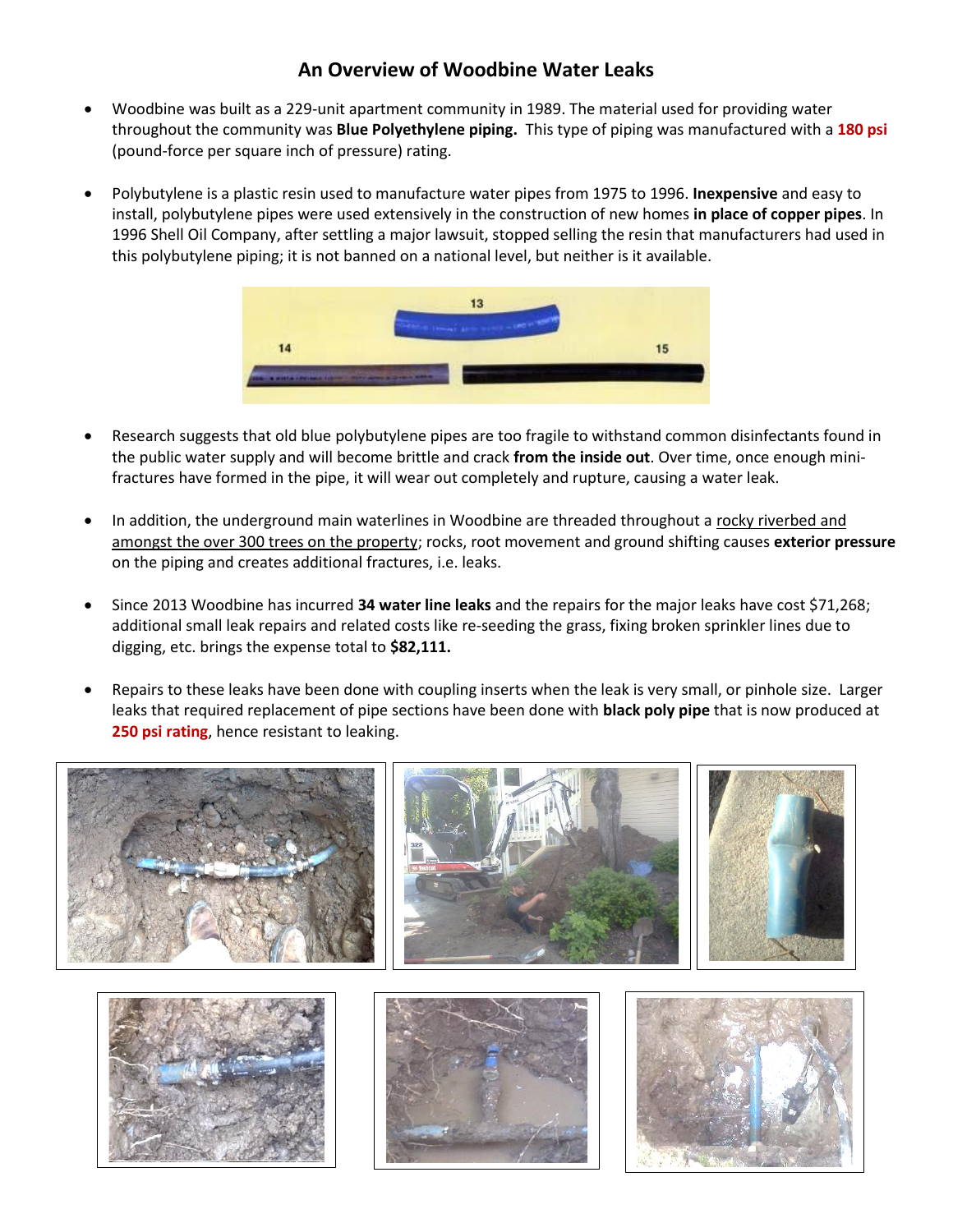• These leak repairs cost do not include the additional expense of **wasted water or related sewer billing** (which is calculated on water usage). The last 4 years of Water / Sewer cost and increases is as follows:

| Woodbine Water / Sewer Usage |                         |                          |                                  |                                     |  |                      |                                |                          |                                   |                                     |
|------------------------------|-------------------------|--------------------------|----------------------------------|-------------------------------------|--|----------------------|--------------------------------|--------------------------|-----------------------------------|-------------------------------------|
| <b>WATER</b><br>Year         | <b>Woodbine</b><br>Cost | $%$ of<br>expense        | <b>WB \$%</b><br><i>increase</i> | <b>City Rate</b><br><i>increase</i> |  | <b>SEWER</b><br>Year | <b>Woodbine</b><br><b>Cost</b> | $%$ of<br>expense        | <b>WB \$ %</b><br><i>increase</i> | <b>City Rate</b><br><b>Increase</b> |
| 2015                         | \$26,667                | 8.6%                     | $-2.4%$                          | $Dec - 6%$                          |  | 2015                 | \$38,092                       | 12.3%                    | 35.4%                             | $-4%$<br>Oct                        |
| 2016                         | \$31,930                | 9.5%                     | 19.7%                            | $Dec - 2\%$                         |  | 2016                 | \$43,460                       | 12.9%                    | 14.1%                             | Oct - 14%                           |
| 2017                         | \$33,467                | 9.0%                     | 4.8%                             | $Dec - 0\%$                         |  | 2017                 | \$54,953                       | 14.6%                    | 26.4%                             | $Oct - 4.5%$                        |
| 2018                         | \$38,037                | 10.6.%                   | 13.7%                            | $Dec - 0\%$                         |  | 2018                 | \$74,272                       | 18.4%                    | 35.2%                             | $Oct - 9.0\%$                       |
|                              |                         | <b>TOTALS</b><br>2015-18 | 42%<br><i>increase</i>           |                                     |  |                      |                                | <b>TOTALS</b><br>2015-18 | 95%<br><i>increase</i>            |                                     |

## **Woodbine Water / Sewer Usage**

**TOTAL OPERATING EXPENSES: 2015 - \$309,447 / 2016: - \$337,032 / 2017 - \$373,668 / 2018 - \$403,378**

**FACT: Total water/sewer costs for Woodbine consumed 29% of total operating expenses in 2018!**

• Water leaks, just as water/sewer expenses **continue to increase** as years go by and pipes get older.

| Year | # of Leaks | Amount \$ | Year          | # of Leaks | Amount \$ |
|------|------------|-----------|---------------|------------|-----------|
| 2013 |            | \$2,975   | 2017          |            | \$16,687  |
| 2014 |            | \$3,182   | 2018          |            | \$19,969  |
| 2015 |            | \$13,521  | 2019 (so far) | 3(4?)      | \$4,256   |
| 2016 |            | \$10,677  |               |            |           |

• The leaks have not produced much of a **concentration pattern** since 2013 and the next leak is unpredictable

| Bldg.     | # of  | Bldg.    | # of  | Bldg.    | # of  | Bldg.   | # of  | Bldg.   | # of  | Bldg.                          | # of  |
|-----------|-------|----------|-------|----------|-------|---------|-------|---------|-------|--------------------------------|-------|
| # units   | Leaks | # units  | Leaks | # units  | Leaks | # units | Leaks | # units | Leaks | # units                        | Leaks |
| $A - 10$  |       | $D - 14$ |       | $G - 11$ | ь     | $-10$   |       | M       |       | $R - 8$                        |       |
| $B - 11$  |       | E - 10   |       | H -      |       | - 8     |       |         |       | 14<br>$\overline{\phantom{0}}$ |       |
| 14<br>C - |       | F - 11   |       | - 11     |       | - 4     |       | Club H  |       | $U - 12$                       |       |

- There are 2 types of leaks locations that can be addressed in different ways
	- 1. Leaks of pipes that are **external to a building** and easily exposed to digging operations; we'll call these *mainline leaks* (note: the 3 leaks in March of 2019 have all been mainline leaks)
	- 2. Leaks of pipes that are **inside a building or underneath** the building slab or patio concrete; we'll call these *feeder leaks* because they happen after the shut off valve to the building
- External leaks are located by **hand digging** a trench (sometimes less expensive) or using a **backhoe** for more efficiency (usually more expensive but easier). Leaks not always come from right below where water appears on the ground because water will work its way up the path of least resistance.
- Some leaks require an **outside leak detection company** to locate where to dig (usually *American Leak Detector*; current cost for location is a flat \$425). There are times when we don't have a visual leak but deduce that there is one because of the unusually high water bill and/or seeing that the water meter for a building is spinning fast when no one is using water.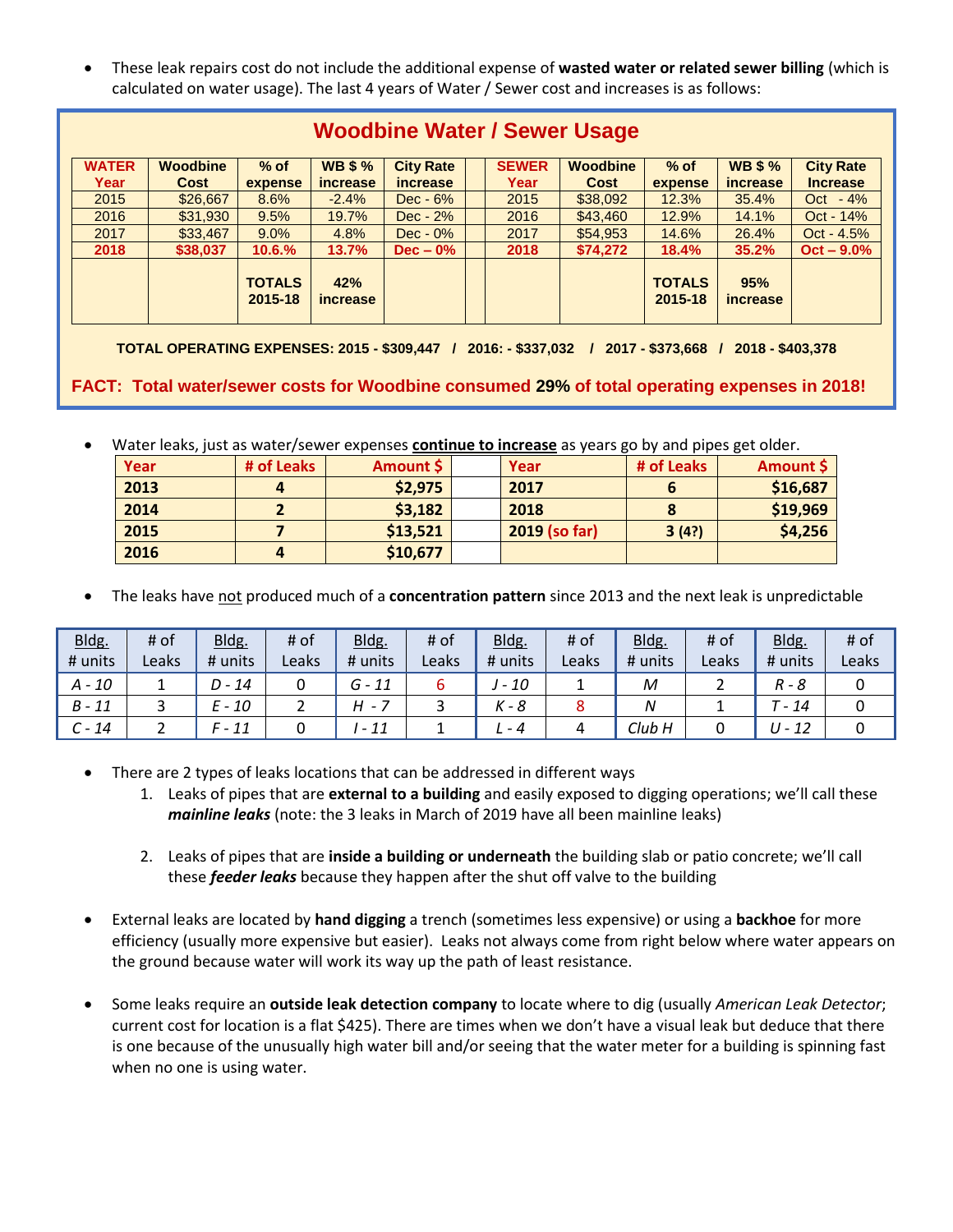- Given the conditions of Woodbine ground (river rock and tree roots), there is sometimes needed more powerful equipment (like water jetting machines) to blast away a path to the leak. This causes a basic \$1200 plumbing repair to jump up to \$3200 – at least on the last 2 leaks that required this additional time and equipment. However, we keep negotiating with plumbing companies to control costs.
- "*Feeder leaks*" can be repaired with a minimal of digging, which is good because it also reduces the breaking up of concrete in search of the leak. In these cases, **the leaking 1¼ inch in diameter blue poly pipe can be threaded with a 1-inch black poly pipe** and effectively seal the leak(s) wherever they are. Typically, the black poly pipe is pulled through the old blue poly pipe starting at the shut off valve location outside the building, through the feeder line up to the water heater, where it is then connected to water lines that run throughout the condo and those stacked above it.
- Some small demolition of the floor and wall at the water heater site is required for this **threading technique**, as well as digging up the shut off valve connection outside the building; it takes a unique plumbing line puller machine to accomplish this. The cost of this procedure was \$3200 with Express Plumbing, but we have now negotiated a \$2500 process with Cloverdale Plumbing.



- Another issue with repairing water leaks at Woodbine is to shut off the water while the repair is being done. This can be (and sometimes needs to be) shutting off the water for the entire building from a central location. However, most of the individual buildings do have **shut off valve locations** that only affect the ground floor condo and those above it, what we call a **"stack".** Unfortunately, these locations were not identified on a map and in most cases had been covered up by landscape and soil.
- We began to uncover these shut off locations as leaks developed and last year worked on finding the rest to make them accessible as well as visual. Long and tedious process without good mapping but we now have located and placed **a blue cap** over the access point for the various locations. *(Unfortunately, buildings R, T, and U were constructed with only 1 or 2 locations for the whole building.)* Now we can shut off the water only for a stack of condos while doing an interior repair, not the whole building.



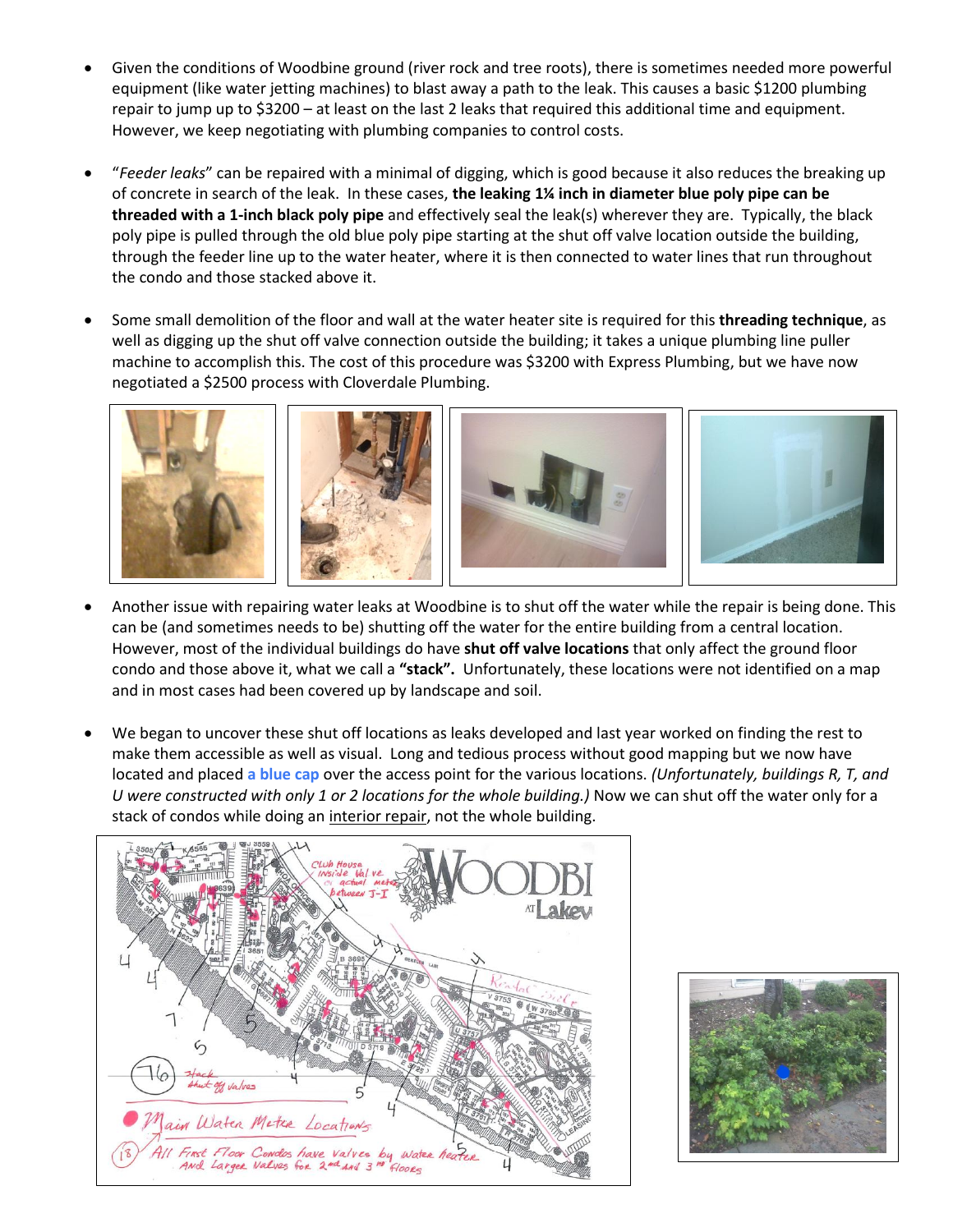• For your reference, below is a schematic of how water from Boise City (Suez) runs from a master line into Woodbine at 18 places on the property, one for each building. These **18 places are the water meters** that are read for billing purposes. Any issue with the line from the City to Woodbine's main water lines is the responsibility of the City. Any leaks or issues from the water meters to the mainlines and feeder lines into the condos is the responsibility of Woodbine.



- Since we began to recognize the ongoing nature of Woodbine's water leak problem, some of the various actions taken to evaluate and address the problem are as follows:
	- o **Homeowner Education:**
		- Regular updates in the quarterly newsletter that is distributed in drop boxes, emailed and posted on the Woodbine website
		- **EXEDENT** Discussions at the annual and past semi-annual HOA meeting; minutes posted on the website
		- **EXEDENGE 20 IS CONCOCOLLY ASSESS** Discussions at the regular HOA Board meetings with minutes posted on the website
	- o In the newsletter prior to the 2018 Annual Meeting, the HOA offered to perform **utility audits** on individual units; the audit would be at no cost and then the homeowner would pay for any water leak recommendations
	- o Newsletters have also contained **recommendations on water conservation** to conserve HOA dues
	- o HOA Management has conducted several **audits of water and sewer bills**, including:
		- **EXECT:** After fixing numerous leaks we applied to Suez Water and Boise City Utilities (sewer) for rebates but received only \$516.98 in credits.
		- We also had some of our **meters evaluated for accuracy** and had our **sewer bills audited for correct calculations**; the results presented to us was everything is proper according to utility formulas.
		- We identified comparatively **high usage buildings** as related to the number of occupants and begin looking for underground leaks that were not currently obvious. One method was to have all occupants at a certain date and time refrain from using water for about half an hour. We then checked the building meter and see if it is still calculating water usage, which would indicate an outside leak maybe under the building somewhere.
		- We developed comparison grids to evaluate usage per unit on various sizes of buildings at all the location addresses. See sewer data base of costs per building/unit since June of 2018.